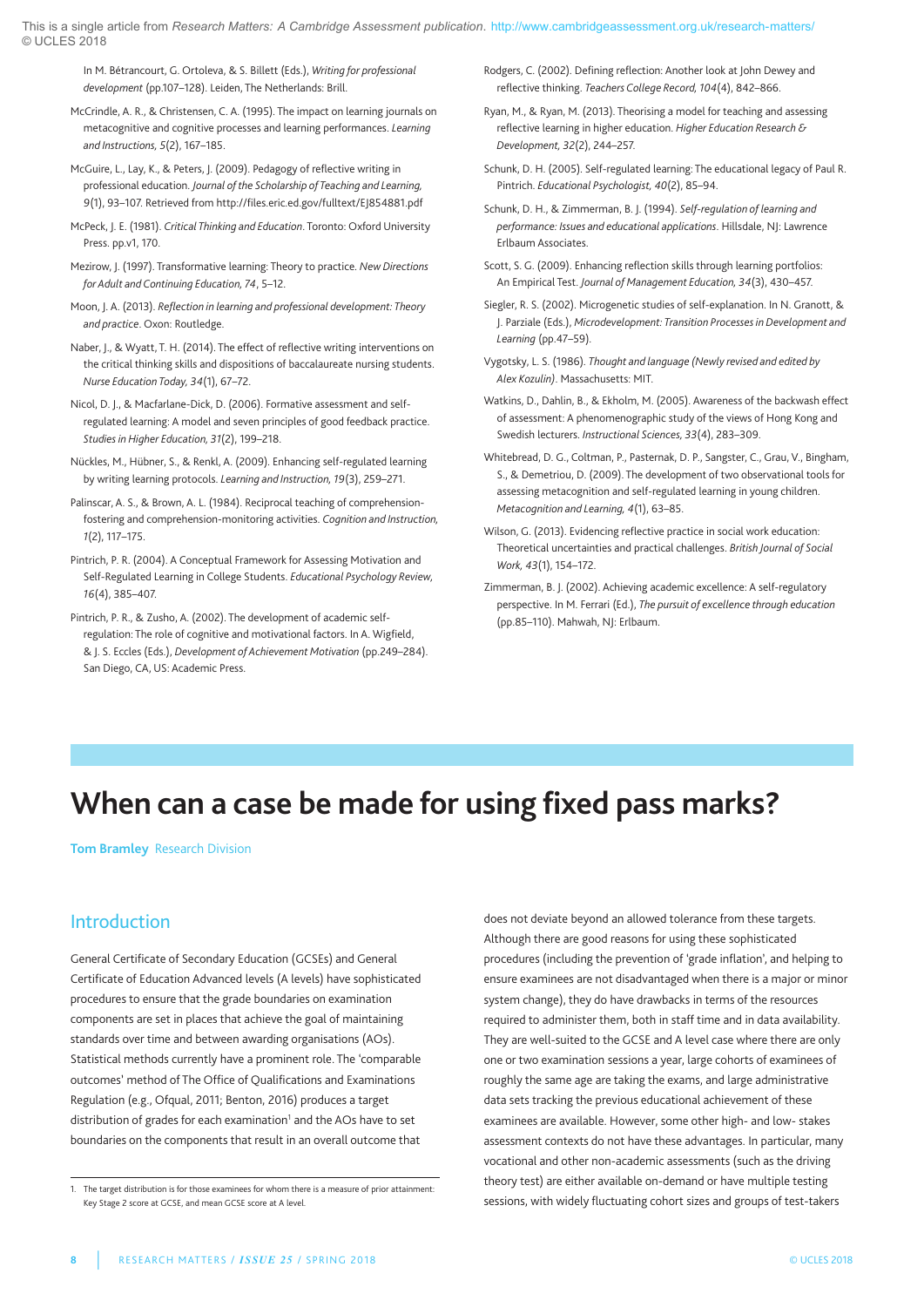from a wide range of ages, institutions and educational backgrounds. The AO or testing agency may have no information about the prior or concurrent achievement or ability of the group of test-takers and, in some cases, pre-testing is not possible because of cost or concerns about test security. Furthermore, in many such contexts the pass/fail (or other) decision needs to be made as soon as the test has been marked – and for computer-based tests this can be instantly, which requires the pass mark either to be known before the test is taken, or derivable from the items that were administered (in the cases where tests are compiled 'on-the-fly' or administered adaptively).

In some cases expert judgement can be used to arrive at a pass mark – for example by using a standard-setting method such as the Angoff or Bookmark methods (see Cizek, 2012, for a description of such methods). These methods often involve experts making judgements about the difficulty of test items, and the final decision can involve consideration of the potential impact on pass rates of setting the pass mark at particular scores. However, judgements of item difficulty can be unreliable and, as already noted, in some contexts the pass mark needs to be set before the impact on pass rates is known.

Using fixed pass marks, such as "To pass this test you need to answer 30 out of 40 items correctly" or "To pass this test you need to obtain more than 60 per cent of the available marks" might seem to be a simplistic solution to a complex problem. However, it does have some attractions, (Bramley, 2012), including:

- **●** transparency: Test-takers know before taking the test how well they need to do in order to pass;
- validity of inferences about what test-takers know and can do. If past or example papers are publicly available then stakeholders can inspect these themselves and draw their own conclusions about the capability of someone who has achieved a given percentage of the marks available;
- perceived fairness for the test-taker: They know that their result did not depend on the performance of the other test-takers who happened to take the same test (or the prior attainment of other test-takers). However, this advantage could entirely disappear if different test forms are perceived to differ drastically in difficulty ('my friend got an easy set of questions');
- if the pass mark is fixed at a relatively high level then there is some reassurance that people who pass can actually answer most of the questions of the kind that were asked, which is important for 'consumer confidence' in some cases (e.g., a pass mark of only 50 per cent on knowledge of medical terms or routine procedures might not inspire confidence if it was part of a qualification for surgeons);
- **●** the pass/fail decision can be made instantly (assuming the test is auto-marked); and
- the cost in money and staff time of setting the pass mark by more complex methods could be reduced.

The obvious drawback to using fixed pass marks is that it does not allow for the fact that test forms may vary in difficulty despite best efforts to construct or design them to be similar. The aims of the research described here were to investigate how serious a problem this might be in practice, and to explore the extent to which it could be alleviated by using expert judgement in the test construction process.

#### How much do tests randomly sampled from an item bank differ in difficulty?

A calibrated item bank<sup>2</sup> of 664 dichotomous items testing a single construct (Thinking Skills) classified into 7 different topic/skill areas was used as the basis for several simulations. The number of items and distribution of difficulties within each topic/skill area are shown in Table 1.

#### **Table 1: Descriptive statistics for item bank (item difficulties in logits)**

| Topic/skill    | Total # items | Mean    | SD   | Min     | Max  |
|----------------|---------------|---------|------|---------|------|
| $\mathbf{1}$   | 122           | 0.39    | 0.99 | $-2.35$ | 2.77 |
| $\overline{c}$ | 102           | $-0.08$ | 1.10 | $-2.89$ | 2.84 |
| 3              | 125           | 0.23    | 1.02 | $-2.17$ | 3.64 |
| $\overline{4}$ | 120           | 0.42    | 1.15 | $-3.62$ | 3.29 |
| 5              | 86            | 0.50    | 1.00 | $-2.72$ | 3.73 |
| 6              | 57            | 0.01    | 1.13 | $-2.98$ | 2.09 |
| $\overline{7}$ | 52            | $-0.10$ | 0.75 | $-2.37$ | 1.57 |
| Total          | 664           | 0.24    | 1.06 | $-3.62$ | 3.73 |

The simulated scenario was that a 40-item test with a fixed pass mark was to be constructed from this bank, with items from the different topic/skill areas represented according to their proportions in the bank<sup>3</sup>. The bank was 'recentred' by subtracting 0.24 logits from each item's difficulty to make the overall mean zero, and facilitate the interpretation of the minimum ability required to pass. This ability was arbitrarily selected to be 0.7 logits which, according to the Rasch model equation, corresponds to a probability of ≈0.67 of success on the average item. a thousand stratified random samples of 40 items were taken from the bank (stratified to ensure that the correct number of items testing each skill were included) and the 'correct' pass mark was calculated as the expected score that would be achieved by an examinee with an ability of 0.7 logits<sup>4</sup>. The average pass mark across all 1,000 tests was 25.6, so the nearest whole number value for a 'fixed' pass mark of 26 (65%) was taken, and compared with the correct pass mark (rounded to the nearest whole number) on each of the 1,000 tests.

Table 2 shows that 76% of the tests had a pass mark within 1 mark of the fixed pass mark of 26, and that 95% were within 2 marks. Figure 1 shows how the pass marks fluctuated from test to test.

One of the factors that affects how much pass marks fluctuate on tests constructed by sampling in this way is the underlying variability of difficulty in the whole bank. If all the items in the bank were the same difficulty, all tests constructed from it would be too. It is conceivable that different domains of knowledge/skill might differ in the extent to which test items might vary in difficulty. For example, if all the items require straightforward recall of basic factual knowledge gained on the course of study, there might be less reason to expect one item to differ too much from another in terms of difficulty. With that in mind, the entire bank was scaled by a factor of 0.8 to reduce the spread of difficulties and the process previously described was repeated.

<sup>2.</sup> The items were multiple-choice items calibrated using the Rasch model (e.g., Wright & Stone, 1979).

<sup>3.</sup> Specifically: 7, 6, 7, 7, 5, 4, 4 items from topic/skill areas 1–7 respectively.

<sup>4.</sup> This is the sum of expected scores on each item according to the Rasch model.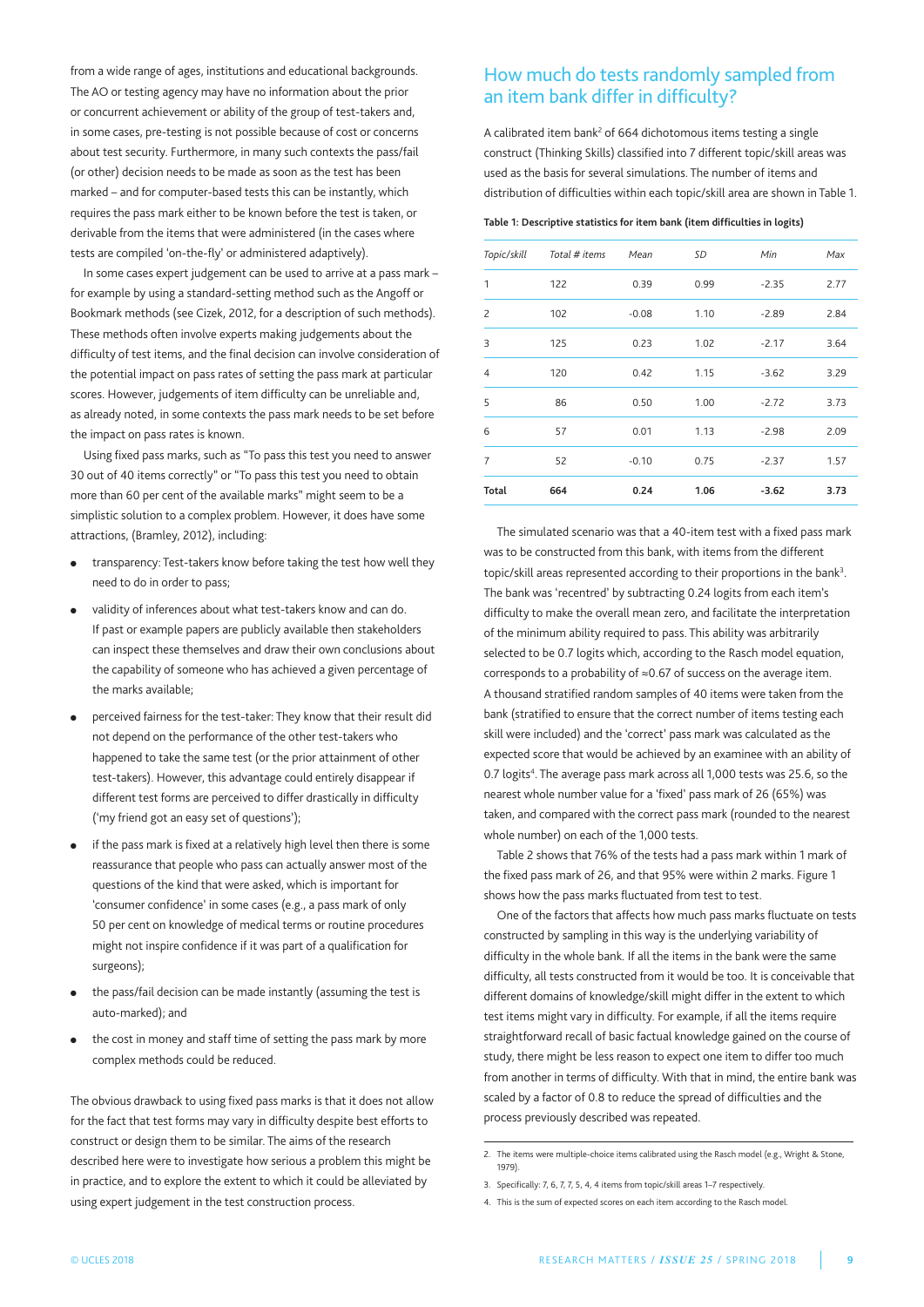**Table 2: Distribution of (absolute) differences from a fixed pass mark of 26 (full bank of 664 items)**

| FixedPassMarkDiff Frequency |     | Percentage | Cumulative<br>Frequency | Cumulative<br>Percentage |
|-----------------------------|-----|------------|-------------------------|--------------------------|
| $\Omega$                    | 319 | 31.90      | 319                     | 31.90                    |
| 1                           | 446 | 44.60      | 765                     | 76.50                    |
| $\overline{c}$              | 187 | 18.70      | 952                     | 95.20                    |
| 3                           | 40  | 4.00       | 992                     | 99.20                    |
| $\overline{4}$              | 8   | 0.80       | 1,000                   | 100                      |



**Figure 1: Correct pass marks on the 1,000 tests constructed from the full bank of 664 items**

**Table 3: Distribution of (absolute) differences from a fixed pass mark of 26 (664 item bank scaled by a factor of 0.8)**

| FixedPassMarkDiff Frequency |     | Percentage | Cumulative<br>Frequency | Cumulative<br>Percentage |
|-----------------------------|-----|------------|-------------------------|--------------------------|
| $\Omega$                    | 368 | 36.80      | 368                     | 36.80                    |
| 1                           | 490 | 49.00      | 858                     | 85.80                    |
| $\overline{c}$              | 126 | 12.60      | 984                     | 98.40                    |
| 3                           | 16  | 1.60       | 1,000                   | 100                      |

The scaling reduced the variability of the pass marks – over 85% of tests now had pass marks within 1 mark of the fixed pass mark of 26, and 98% of tests were within 2 marks. Of course, the scaling factor of 0.8 was entirely arbitrary, but this result shows that attempts to reduce the variability of item difficulty could contribute significantly to justifying using fixed pass marks.

The two simulations we have outlined used all the available calibrated items – 664 in total. In some testing contexts (e.g., the development of a new test) there may not be the luxury of such a large pool of items to draw from. A smaller bank of 200 items was therefore created by randomly sampling from topic/skill areas 1 to 6 according to the proportions (20%, 15%, 15%, 20%, 15%, 15%). The new smaller bank therefore had (40, 30, 30, 40, 30, 30) items representing these 6 topic/ skill areas. Repeating the sampling process to construct 1,000 new tests

gave a new (rounded) mean pass mark of 25, so this was now taken as the fixed pass mark. The resulting pass marks fluctuated in a very similar degree to those from the full bank.

In some contexts there may be rules or reasons preventing the sharing of items across test forms. For example, we could imagine that the 200 items in the smaller bank were constructed with the intention of creating 5 unique 40-item tests. It is therefore interesting to see how much pass marks would vary across sets of five tests (i.e., using every item in the bank) meeting the content specification but containing *no overlapping items*. a thousand such sets of five tests were constructed by random sampling as before (but without replacement). We are now interested in the extent to which the pass marks on each set of 5 tests differ from a set of 5 tests with a fixed pass mark of 25. One way to quantify this is simply to calculate the total absolute deviation across the 5 tests from the pass mark of 25. For example, a set of 5 tests with pass marks of (25, 26, 24, 24, 27) would score a total of 0+1+1+1+2 = 5.

**Table 4: Distribution of total absolute deviation (TAD) from a pass mark of 25 across 5 non-overlapping tests in 1,000 sets of 5 tests constructed from the bank of 200 items and 6 topic/skill areas**

| <b>TAD</b>          | Frequency      | Percentage | Cumulative<br>Frequency | Cumulative<br>Percentage |
|---------------------|----------------|------------|-------------------------|--------------------------|
| $\mathsf{O}\xspace$ | 10             | 1.00       | 10                      | 1.00                     |
| 1                   | 24             | 2.40       | 34                      | 3.40                     |
| $\overline{c}$      | 102            | 10.20      | 136                     | 13.60                    |
| 3                   | 113            | 11.30      | 249                     | 24.90                    |
| $\overline{4}$      | 231            | 23.10      | 480                     | 48.00                    |
| 5                   | 149            | 14.90      | 629                     | 62.90                    |
| 6                   | 165            | 16.50      | 794                     | 79.40                    |
| $\overline{7}$      | 104            | 10.40      | 898                     | 89.80                    |
| 8                   | 61             | 6.10       | 959                     | 95.90                    |
| 9                   | 23             | 2.30       | 982                     | 98.20                    |
| 10                  | 16             | 1.60       | 998                     | 99.80                    |
| 11                  | $\overline{c}$ | 0.20       | 1,000                   | 100                      |

Table 4 shows that nearly 63% of the sets had a total absolute deviation of 5 or less. A value of 5 would correspond to being 1 mark away from the fixed pass mark on all 5 (or to other combinations such as 2 above on 1, 3 below on another, and equal on 3). It was very rare (occurring only 1% of the time) for all 5 tests to have the fixed pass mark by chance.

#### Can expert judgement help to reduce the extent to which test forms differ in difficulty?

In the previous scenario 5 non-overlapping tests were constructed from a bank of 200 items. If the imagined scenario is adapted such that only four tests are needed operationally (with one as back-up for emergencies), then experts could be asked to identify, from the set of five, the four that appear most similar in difficulty (or, conversely,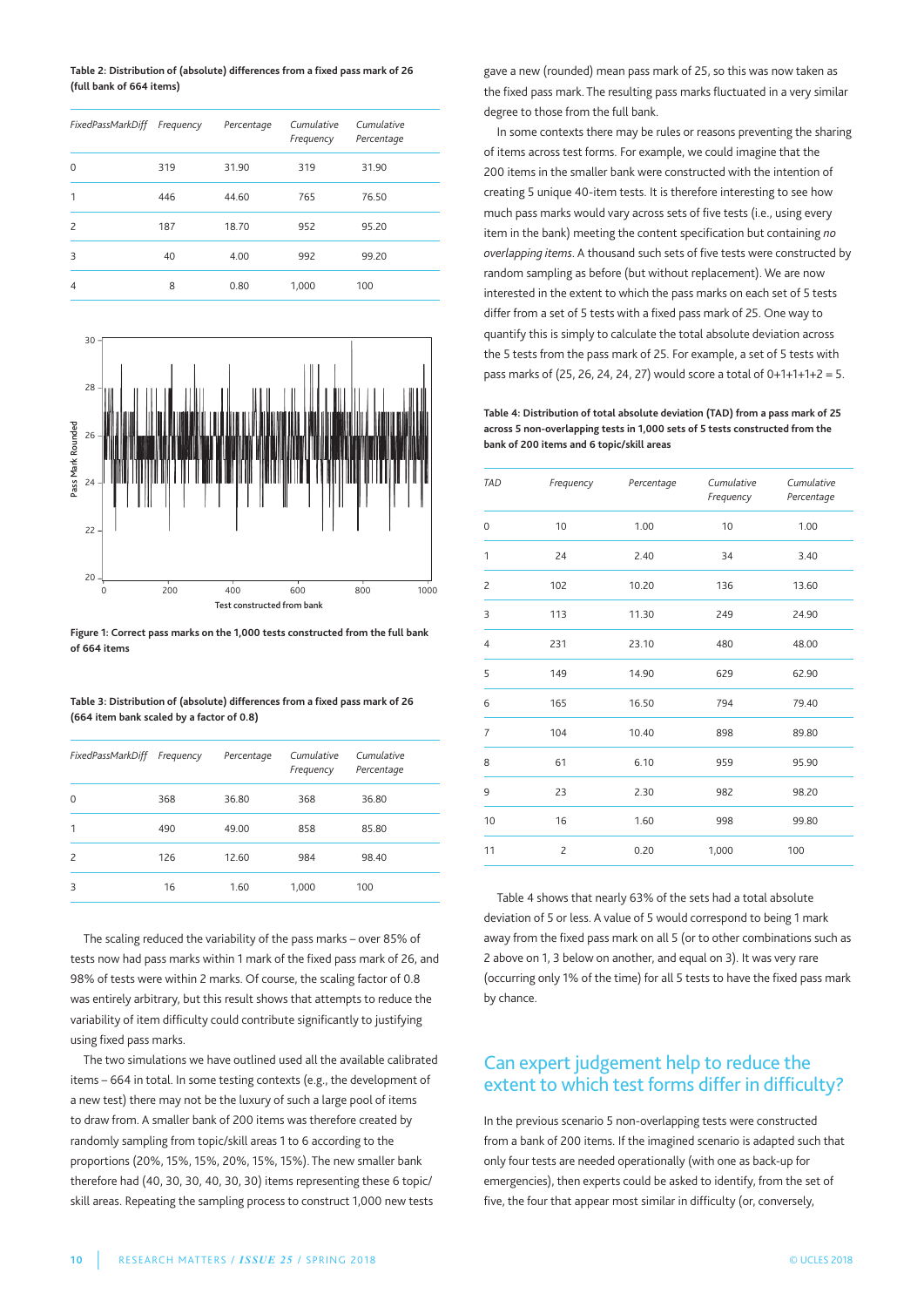the test that appears to be most different from the others in difficulty). Table 5 shows that when the most discrepant test from the 5 was removed (using the same data as in Table 4) then the percentage of sets of 4 with a total absolute deviation of 4 or less was nearly 86%, which compares well with the equivalent figure of 63% for the 5 tests. The percentage of sets where all 4 met the fixed pass mark was still low at 3.4%.

**Table 5: Distribution of total absolute deviation (TAD) across best 4 nonoverlapping tests from a pass mark of 25 in 1,000 sets of 5 tests constructed from the bank of 200 items and 6 topic/skill areas**

| <b>TAD</b>     | Frequency | Percentage | Cumulative<br>Frequency | Cumulative<br>Percentage |
|----------------|-----------|------------|-------------------------|--------------------------|
| $\mathbf 0$    | 34        | 3.40       | 34                      | 3.40                     |
| 1              | 136       | 13.60      | 170                     | 17.00                    |
| $\overline{c}$ | 223       | 22.30      | 393                     | 39.30                    |
| 3              | 277       | 27.70      | 670                     | 67.00                    |
| $\overline{4}$ | 189       | 18.90      | 859                     | 85.90                    |
| 5              | 85        | 8.50       | 944                     | 94.40                    |
| 6              | 39        | 3.90       | 983                     | 98.30                    |
| $\overline{7}$ | 16        | 1.60       | 999                     | 99.90                    |
| 8              | 1         | 0.10       | 1,000                   | 100                      |

another way of capturing expert judgement of item difficulty might be to ask the item writers to rate individual items (e.g., as being of low-, medium- or high- difficulty. Would tests constructed to be of equal difficulty, in terms of the proportions of items in these three categories, be more likely to be of equal difficulty than tests constructed at random? In order to simulate expert ratings in three categories, a continuous variable was created to be correlated ≈0.7 with the item difficulties. (An average correlation of around 0.6 was reported in Brandon, 2004, between estimates of difficulty in Angoff-type standard-setting exercises and the empirical difficulty values). The top 50 items in the bank according to this variable were assigned a value of '3' (high); the next 75 items '2' (medium); and the bottom 75 items '1' (low). The correlations of this discrete variable with the actual difficulties turned out to be 0.64. This probably represents a slightly optimistic view about what might be achievable with expert judgement.

Figure 2 shows that there was some overlap in the three categories. Nevertheless there was a clear increase in difficulty with the judged category of difficulty. The next step was to construct sets of 5 nonoverlapping tests from the bank that not only met the criteria of having the right number of items testing each topic/skill area, but also met the criteria for having the right number of items at each level of judged difficulty (i.e., 10 high, 15 medium, and 15 low). The algorithm written to do this started from a random selection (as before) but then within each test swapped items from over-represented levels of difficulty for items with under-represented levels of difficulty testing the same topic/skill area in the remaining pool of unselected items<sup>5</sup>. This took substantially more computer time to run, so 200 sets of 5 tests were created instead of 1,000.



**Figure 2: Relationship between 'judged' (simulated) difficulty category (DiffCat) and actual difficulty in the bank of 200 items**

**Table 6: Distribution of total absolute deviation (TAD) across five non-overlapping tests with the same distribution of judged difficulty**

| <b>TAD</b>     | Frequency      | Percentage | Cumulative<br>Frequency | Cumulative<br>Percentage |
|----------------|----------------|------------|-------------------------|--------------------------|
| $\Omega$       | $\overline{c}$ | 1.00       | $\overline{c}$          | 1.00                     |
| 1              | $\overline{7}$ | 3.50       | 9                       | 4.50                     |
| $\overline{c}$ | 35             | 17.50      | 44                      | 22.00                    |
| 3              | 30             | 15.00      | 74                      | 37.00                    |
| $\overline{4}$ | 58             | 29.00      | 132                     | 66.00                    |
| 5              | 36             | 18.00      | 168                     | 84.00                    |
| 6              | 21             | 10.50      | 189                     | 94.50                    |
| $\overline{7}$ | 9              | 4.50       | 198                     | 99.00                    |
| 8              | $\overline{c}$ | 1.00       | 200                     | 100                      |
|                |                |            |                         |                          |

Comparing Table 6 with Table 4 shows that there was considerably less deviation of the pass marks. For example, 84% of the sets had a total absolute deviation of 5 or less compared with 63% using random selection.

Table 7 shows that if (after constructing 5 tests with the designated number of items at each level of judged difficulty) it were still possible for experts to identify the one furthest away from the average, then over 95% of sets of 4 would have a total absolute deviation of 4 or less (cf. 86% in Table 5).

## Effect of overall ability distribution on fluctuations in pass rate

Finally, the effect on the pass rate of having fixed pass marks (as opposed to pass marks with the 'correct' value according to the bank difficulty) was investigated. The fluctuation in pass rate clearly is likely to depend on the ability (achievement/learning/knowledge) of the examinees in relation to the questions. When setting grade boundaries on A levels, there are usually relatively few examinees around the E boundary, and moving this boundary up or down by a few marks has little effect on the

<sup>5.</sup> The algorithm was not optimal (in many ways), one way being that the different skills were searched sequentially for items to swap. Thus, 'Skill 1' was always involved in any swapping and 'Skill 6' only very rarely.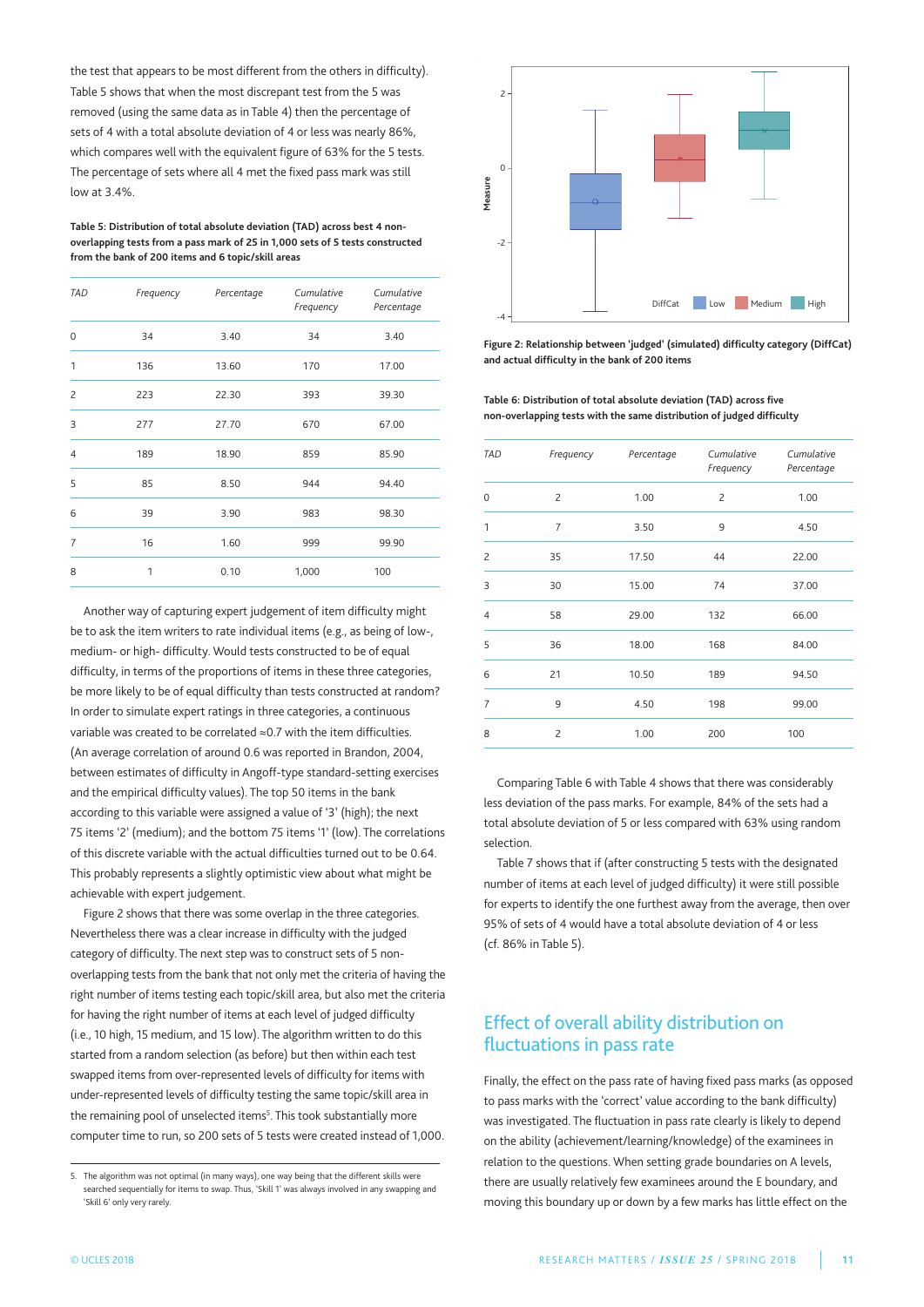**Table 7: Distribution of total absolute deviation (TAD) across best four non-overlapping tests with the same distribution of judged difficulty**

| <b>TAD</b>     | Frequency | Percentage | Cumulative<br>Frequency | Cumulative<br>Percentage |
|----------------|-----------|------------|-------------------------|--------------------------|
| $\Omega$       | 9         | 4.50       | 9                       | 4.50                     |
| 1              | 42        | 21.00      | 51                      | 25.50                    |
| $\overline{c}$ | 66        | 33.00      | 117                     | 58.50                    |
| 3              | 45        | 22.50      | 162                     | 81.00                    |
| $\overline{4}$ | 29        | 14.50      | 191                     | 95.50                    |
| 5              | 8         | 4.00       | 199                     | 99.50                    |
| 6              | 1         | 0.50       | 200                     | 100                      |

cumulative percentage of examinees achieving grade E. By contrast, there are usually many more examinees near the grade A boundary, and small changes in this boundary can have much larger effects on the cumulative percentage. To investigate the effect of the examinee ability distribution on pass rate fluctuation with fixed pass marks, a 'worst-case scenario' was simulated with a (normal) distribution of ability with a mean of 0.7 logits (i.e., around the pass mark, so 50% of examinees would be expected on average to pass the test) and standard deviation (SD) of 1 logit. Then this distribution was shifted by adding a constant amount such that around 80% of examinees would be expected to pass the test. The scores of 1,000 (different) examinees on each of the (randomly constructed) 1,000 tests from the 200-item bank were simulated using the Rasch model. Figure 3 shows the simulated score distributions for the first of these 1,000 tests.

#### **Table 8: Descriptive statistics for distributions of simulated pass rates**

|                      |       | N     | Mean  | SD   | Min  | Max  |
|----------------------|-------|-------|-------|------|------|------|
| Mean at pass mark    | True  | 1,000 | 52.44 | 2.18 | 45.7 | 58.3 |
|                      | Fixed | 1.000 | 52.64 | 6.42 | 29.9 | 69.9 |
| Mean above pass mark | True  | 1,000 | 80.31 | 1.65 | 75.7 | 84.6 |
|                      | Fixed | 1.000 | 80.25 | 4.54 | 59.9 | 90.6 |

Figure 4 and Table 8 show that there is considerably more variability (SD ≈3 times greater) in pass rates using fixed pass marks from tests constructed at random than from using the correct (true) pass marks, but that, as expected, the variability (and the difference between true and fixed) is less when the bulk of the distribution is some distance away from the pass mark.

#### Summary and possible rationale for using fixed pass marks

In summary, the simulations have shown that:

- tests constructed by random sampling from an item bank vary in difficulty;
- with a pass mark at around 60–65% of the maximum mark, around 75% of 40-item tests constructed at random from the particular real item bank used as a basis for this work would have a pass mark within 1 mark of the fixed pass mark;
- **●** this percentage would be greater if the items in the bank had a lower spread of difficulty (and vice versa);
- **●** constructing 5 non-overlapping tests (i.e., with no items in common) at random from a bank of 200 items produced around 63% of sets of 5 where the total absolute deviation from fixed pass marks was 5 or less (i.e., an average discrepancy of 1 mark per test);
- **●** this could be increased (to 86%) for 4 tests if experts could infallibly identify the most discrepant test in a set of 4;
- **●** constructing 5 non-overlapping tests to meet criteria of equal difficulty as defined by expert judgement (assumed to correlate around 0.6 with actual difficulty) produced around 84% of sets of 5 where the total absolute deviation from fixed pass marks was 5 or less; and
- **●** the variability in pass rates from tests with fixed pass marks is around three times greater than from tests with the correct pass mark, but the amount of variability (for both) depends on where the distribution of examinee ability is in relation to the pass mark. If the average pass rate is around 80%, the variability (SD) in pass rate is around three-quarters of what it is if the average pass rate is around 50%.



Figure 3: Simulated score distributions on one test for cohort with mean ability around the pass mark (left) and with mean ability above the pass mark (right)